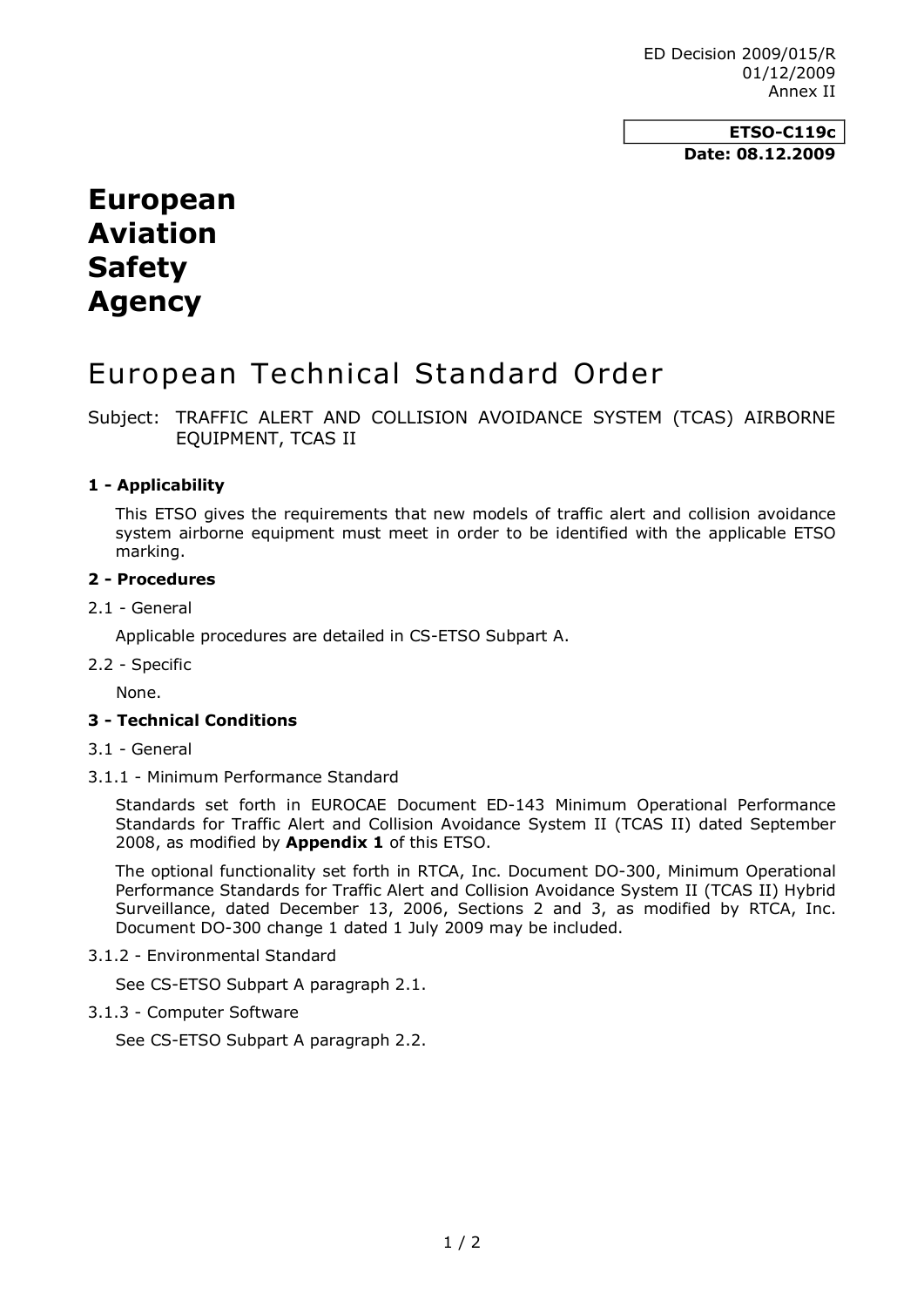# **ETSO-C119c**

3.1.4 Electronic Hardware Qualification

If the article includes a complex custom micro-coded component, the component must be developed according to EUROCAE ED-80 Design Assurance Guidance for Airborne Electronic Hardware, dated April 2000. Those articles containing hardware upgraded from an original product developed before EUROCAE ED-80 (RTCA DO-254) was published (April 2000), need only apply the requirements in EUROCAE ED-80(RTCA/DO-254) to the changed hardware and all hardware affected by the change.

- 3.2 Specific
- 3.2.1 Failure Condition Classification

Failure of the function defined in paragraph 3.1.1 of this ETSO has been determined to be a hazardous/severe-major failure condition. The applicant must develop the system to at least the design assurance level commensurate with this failure condition classification.

# **4 Marking**

4.1 General

Marking is detailed in CS-ETSO Subpart A paragraph 1.2.

4.2 - Specific

None.

# **5 Availability of Referenced Document**

See CS-ETSO Subpart A paragraph 3.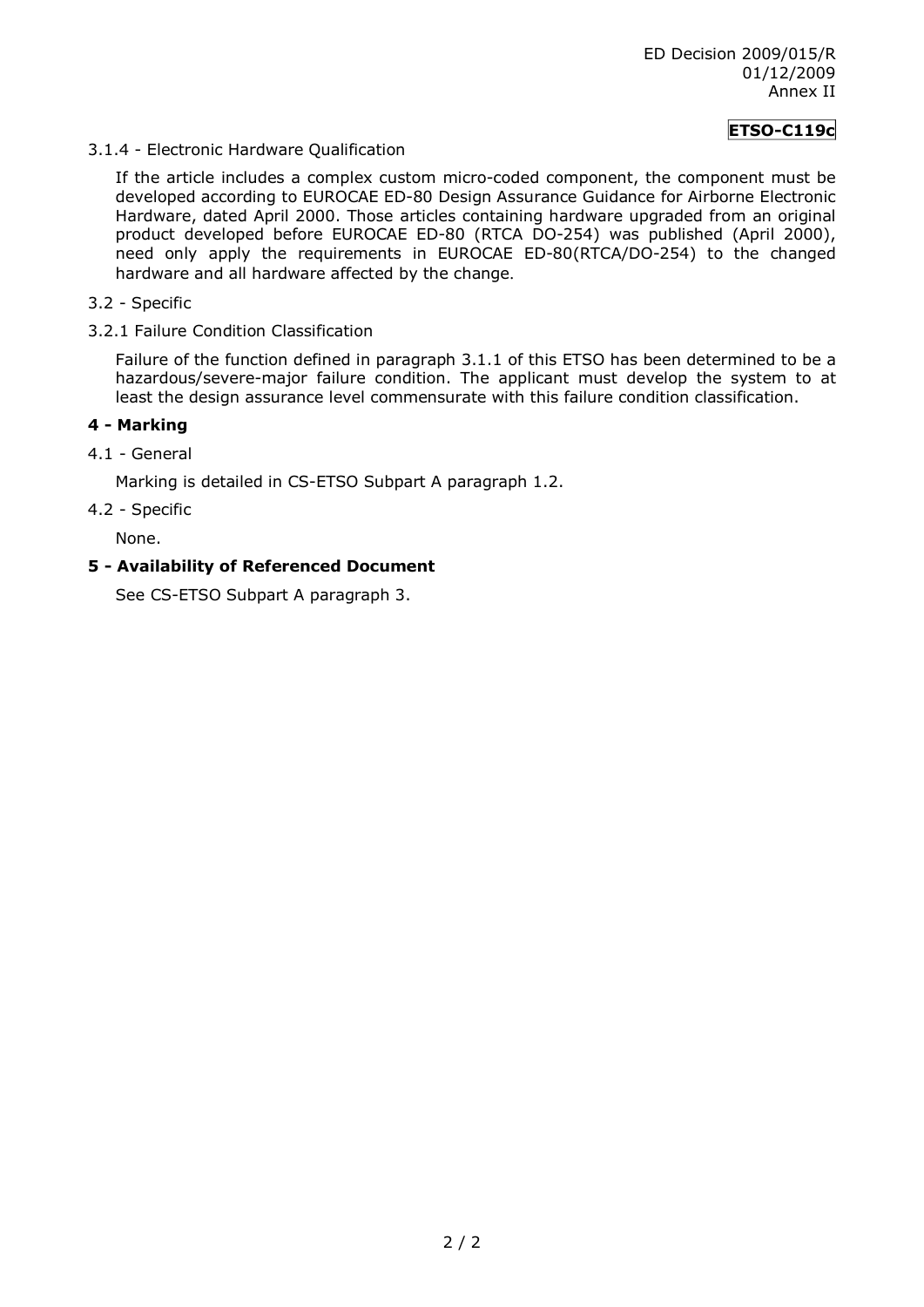# **ETSO-C119c Appendix 1**

### **APPENDIX 1**

### **HIGH-LEVEL PSEUDOCODE**

#### **Replace ED143 Volume II Attachment A page 8P16 with the following:**

PROCESS Set\_up\_display\_outputs;

<Determine advisory annunciation precedence>

IF (an RA is to be displayed this cycle) THEN IF (increase rate RA issued) THEN CLEAR reversal, maintain rate, and altitude crossing flags; IF (increase rate RA was not present last cycle) THEN indicate that RA changed to increase rate this cycle; ELSE CLEAR indication that increase rate RA was present last cycle; IF (RA requires maintenance of rate) THEN SET maintain rate indication; CLEAR sense reversal indication, if any; <announce maintain> ELSE IF (previous cycle's RA was dual negative AND current RA is either single negative or positive) THEN CLEAR maintain rate indication; IF (sense of previously displayed RA has been reversed) THEN CLEAR altitude crossing flag; <Reversal needs to be announced even if the reversed RA is altitude crossing> CLEAR maintain rate indication; <If reversing maintain RA> IF (RA is preventive) <Initial preventive neg. or VSL RA or weakening> <Note: All positive RAs are now corrective> THEN IF (RA is dual negative) <Don't Climb/Don't Descend> THEN SET maintain rate indication; <announce maintain> ELSE CLEAR maintain rate indication; IF ((positive Climb is weakening to negative Don't Descend OR (positive Descend is weakening to negative Don't Climb AND not weakening due to extreme low altitude condition)) AND not weakening due to multiaircraft "sandwich" encounter with both up-sense and down-sense VSLs) THEN indicate that weakened RA is corrective; <Results in green "fly-to" arc plus corrective aural annunciation for initial weakening> Set displayed-model-goal rate to 0 fpm; <RA display device will use prescribed vertical rates for neg. & VSL RAs> **ELSE** IF (RA is corrective negative or VSL) THEN CLEAR maintain rate indication; Set displayed-model-goal rate to 0 fpm; CLEAR clear of conflict flag; ELSE CLEAR maintain rate indication; <no RA is to be displayed this cycle> Set displayed-model-goal rate to 0 fpm; IF (an altitude-reporting threat became non-altitude-reporting during preceding RA)

- THEN CLEAR track drop and clear of conflict flags;
- ELSE IF (a threat's track was dropped during preceding RA)
	- THEN CLEAR clear of conflict flag;

PERFORM Load\_display\_and\_aural\_info; <Load display information to be sent to the RA display, TA display and aural annunciation subsystem.>

END Set\_up\_display\_outputs;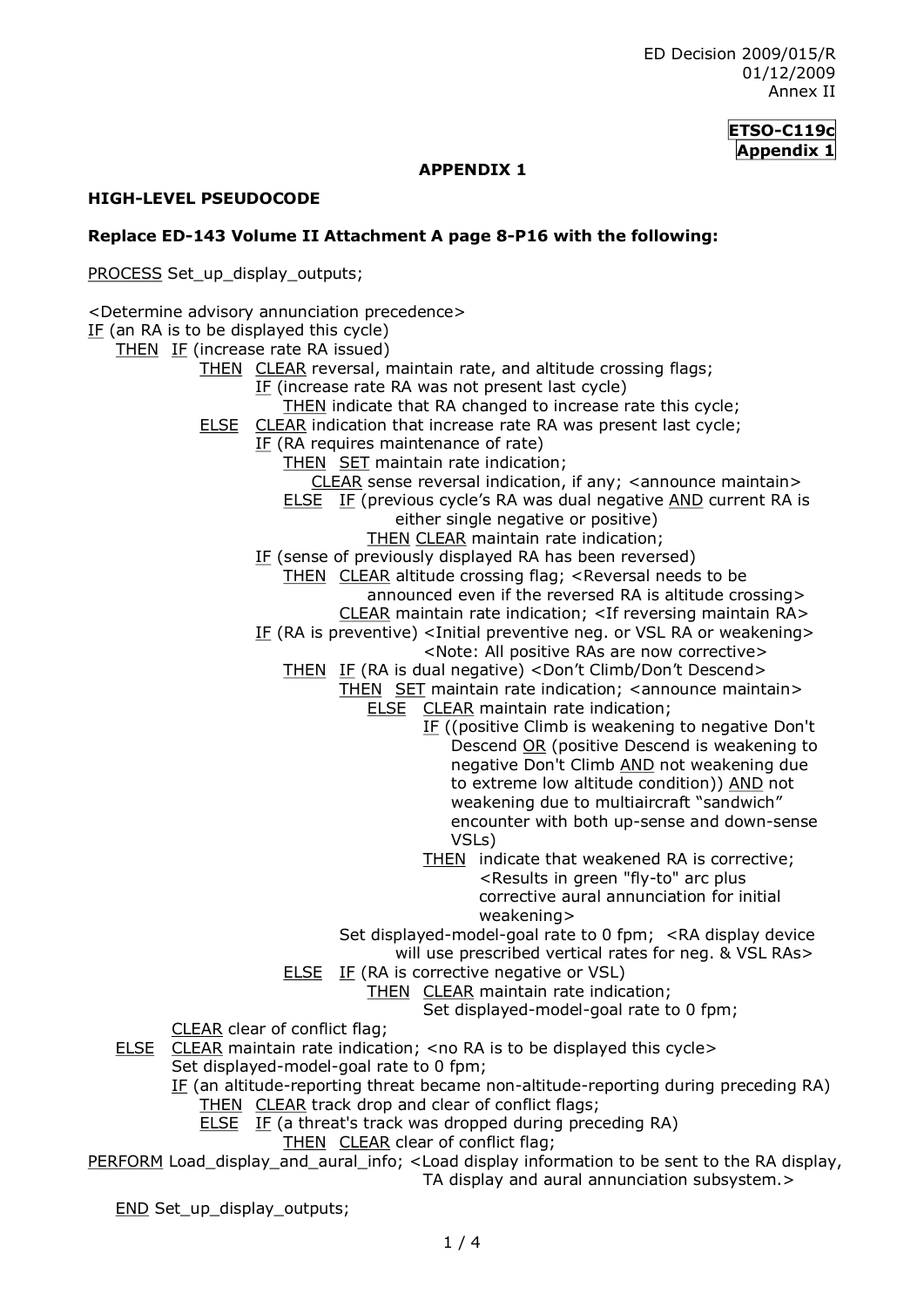

#### **LOWLEVEL PSEUDOCODE**

#### **Replace ED-143 Volume II Attachment A page 8-P17 with the following:**

PROCESS Set\_up\_display\_outputs;

IF (any bit in G.RA $(1-10)$ EQ \$TRUE) THEN IF (G.ANYINCREASE EQ \$TRUE) THEN CLEAR G.ANYREVERSE, G.MAINTAIN, G.ANYCROSS; IF (G.PREVINCREASE EQ \$FALSE) THEN SET G.ANYCORCHANG, G.PREVINCREASE; ELSE CLEAR G.PREVINCREASE; IF ((G.RA(1) EQ \$TRUE AND G.ZDMODEL GT P.CLMRT AND G.ZDOWN GT P.CLMRT) OR (G.RA(6) EQ \$TRUE AND G.ZDMODEL LT P.DESRT AND G.ZDOWN LT P.DESRT)) THEN SET G.MAINTAIN; CLEAR G.ANYREVERSE; ELSE IF ((G.CLSTROLD EQ 4 AND G.DESTROLD EQ 4) AND (G.CLSTRONG EQ 0 OR G.DESTRONG EQ 0)) THEN CLEAR G.MAINTAIN; IF (G.ANYREVERSE **EQ \$TRUE)** THEN CLEAR G.ANYCROSS; CLEAR G.MAINTAIN; IF (G.CORRECTIVE\_CLM EQ \$FALSE AND G.CORRECTIVE\_DES EQ \$FALSE) THEN IF (G.RA(2) EQ \$TRUE AND G.RA(7) EQ \$TRUE) THEN SET G.MAINTAIN; ELSE CLEAR G.MAINTAIN; IF (G.CLSTRONG EQ 4 AND G.CLSTROLD EQ 8 AND G.DESTRONG EQ 0) THEN SET G.CORRECTIVE\_CLM, G.ANYPRECOR; ELSE IF (G.DESTRONG EQ 4 AND G.DESTROLD EQ 8 AND G.CLSTRONG EQ 0 AND G.EXTALT EQ \$FALSE) THEN SET G.CORRECTIVE\_DES, G.ANYPRECOR;  $G.ZDMODEL = 0;$ ELSE IF (G.RA(1 and 6) EQ  $$FALSE)$ THEN CLEAR G.MAINTAIN;  $G.ZDMODEL = 0;$ CLEAR G.ALLCLEAR; ELSE CLEAR G.MAINTAIN, G.ANYINCREASE;  $G.ZDMODEL = 0;$ IF (ANYALTLOST EQ \$TRUE) THEN CLEAR ANYTRACKDROP, G.ALLCLEAR; ELSE IF (ANYTRACKDROP EQ \$TRUE) THEN CLEAR G.ALLCLEAR; PERFORM Load\_display\_and\_aural\_info;

END Set up display outputs;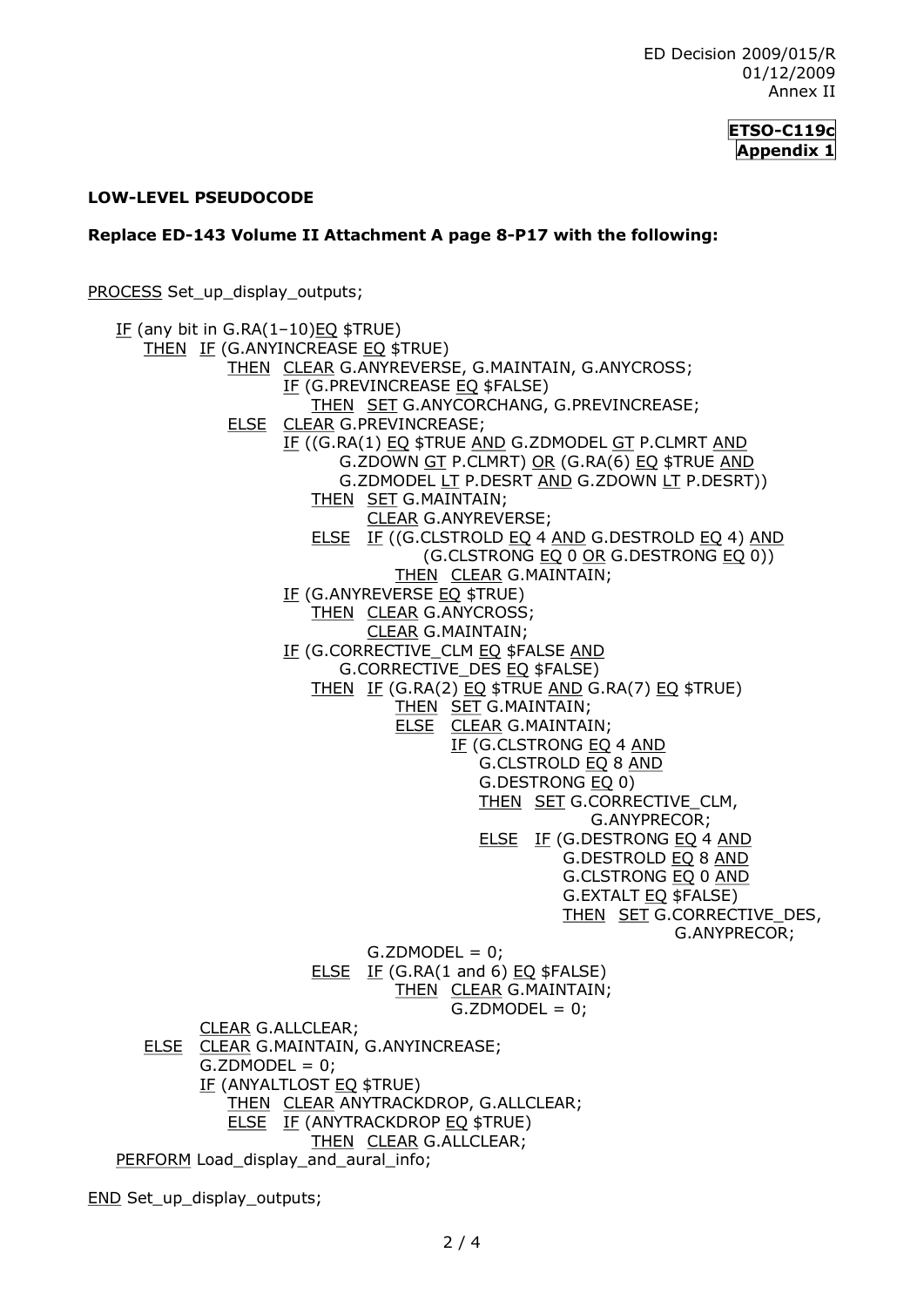#### **ETSO-C119c Appendix 1**

# **STATECHARTS**

**Replace ED143, Volume II, page 125, Section 2.1.11.2, State Corrective\_Climb with the following:** 

**Transition(s):**  $\vert$  Yes  $\vert$   $\rightarrow$   $\vert$  No

**Location:** Advisory\_Status<sub>s-261</sub>  $\triangleright$  Corrective\_Climb<sub>s-123</sub>

**Trigger Event:** Composite\_RA\_Evaluated\_Evente-C2

#### **Condition:**



**Output Action:** Corrective\_Climb\_Evaluated\_Evente-C2

- *Notes: 1. Description: Transition out of corrective climb occurs for a weakened climb RA condition when either the own aircraft altitude rate exceeds a nonzero climb goal or the aircraft is considered level (i.e., within hysteresis) for a zero climb and descend goal. This transition also occurs whenever the aircraft is not meeting the current descend goal or there is a simultaneous opposite-sense VSL due to a multi aircraft encounter.*
	- *2. Pseudocode Reference: Corrective\_preventive\_test, Set\_up\_display\_outputs.*